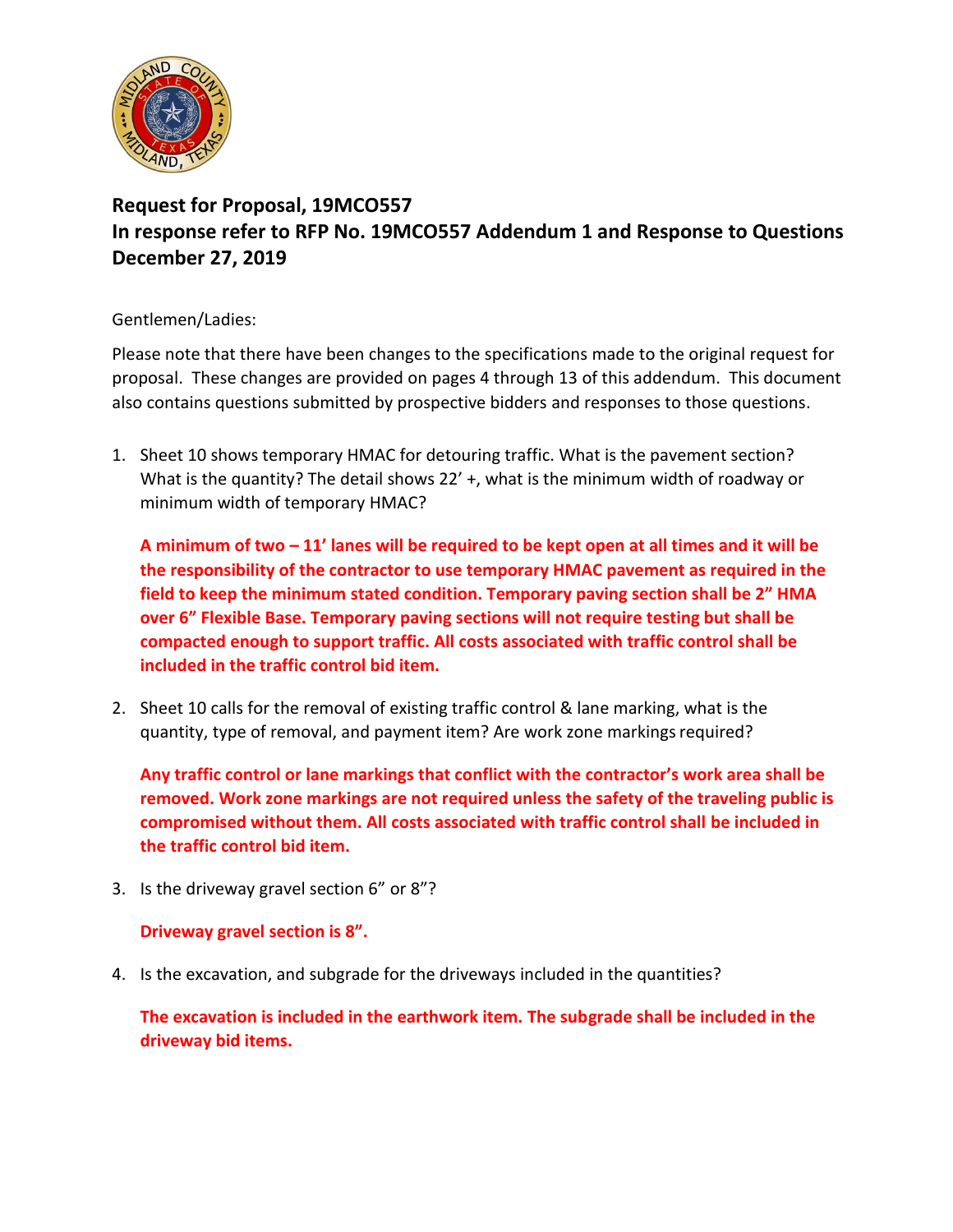5. There are 5 driveways on the West side of Fairgrounds that are not identified in the legend, 47+80, 55+50, 56+40, 87+50, 89+10. What is required? What is the section?

**Please see revised plan and profile sheets issued with these RFI responses.**

6. Ignore the alternate section on sheet 2?

**No, a revised bid tab for the Base Bid and one for the alternate section Bid is now included.**

7. What is the prime application rate used in the proposal?

**For the estimate included in this bid Dunaway used 0.3 gal/sy. There are multiple materials accepted for use as Prime in the specification called "Item 300: Asphalts, Oils, and Emulsions." MC-30, AE-P, EAP&T, and PCE, are stated in the specification as acceptable. The application rate is dependent on the material used and should be sufficient to reduce dust and provide good adhesion. Too high of a rate will inhibit proper adhesion. If AE-P, EAP&T, or PCE are used, adequate penetration into the base material must also be ensured. Please include in your bid which of these specific materials and the application rate you are intending to use.**

**The tack coat rate application included in the Alternate Bid is estimated the same as the prime rate. The application rate is dependent on the material used and should be sufficient to provide good adhesion. Please include in your bid which specific materials and application rate you are intending to use.**

8. What is the HMAC application rate used in the proposal?

**For the estimate included in this bid, Dunaway used 115 lbs/sy\*in. HMA shall be placed and tested in accordance with Item 340 for Type D and Type B.**

9. Where is the concrete pavement removal at FM-307 bid item? What is the thickness?

**The existing concrete pavement section in question is now shown in the revised bid tab and revised Overall Roadway Stationing sheet 15. The thickness of the existing concrete pavement is unknown at this time, but the bid should be based on full-depth removal.**

10. Has the City of Midland seen and approved the plans?

**Yes.**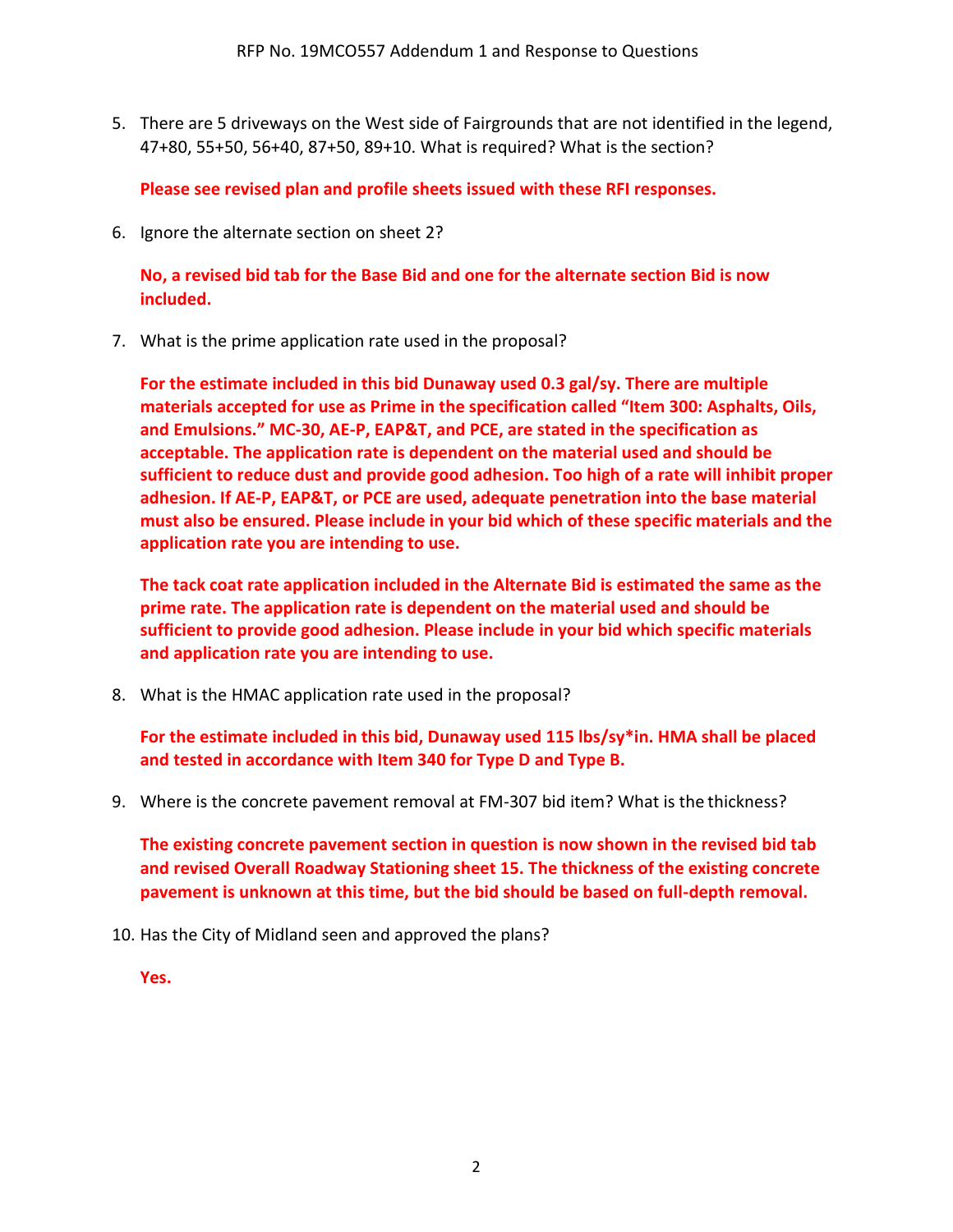11. Has the 12" water line depth been determined for adequate coverage with the 6":11":3" section?

**It is the responsibility of the contractor to verify location and depth of utilities. Contractor shall notify the county and engineer of conflicts prior to commencing construction.**

12. Where are the 11 ea pipeline caps?

**Pipeline caps are to be utilized anywhere an existing pipeline does not have adequate cover. The need for a pipeline cap will be verified during construction once the pipeline depth has been determined. The quantity listed in the bid tab is anticipated.**

13. Will time be suspended for any utility relocates?

**Time may be suspended for relocation only. If any work can be done on other areas of the project while waiting on relocations, that work should be done. For example, if the contractor is waiting on utility relocations at Sta 56+00, work can be done from Sta 5+00 to 55+00 or 57+45 to the end during that time.**

14. Is the curb & gutter 3000 psi?

#### **Yes**

15. Is the digital information available?

#### **No.**

16. You have a bid item to Relocate Mailboxes, 1 LS, but do not show any to be relocated?

**Contractor is to relocate any mailboxes that conflict with the proposed roadway construction. If the contractor is able to construct around an existing mailbox, and the location of the mailbox does not contradict the intent of the design, it shall be protected in place.**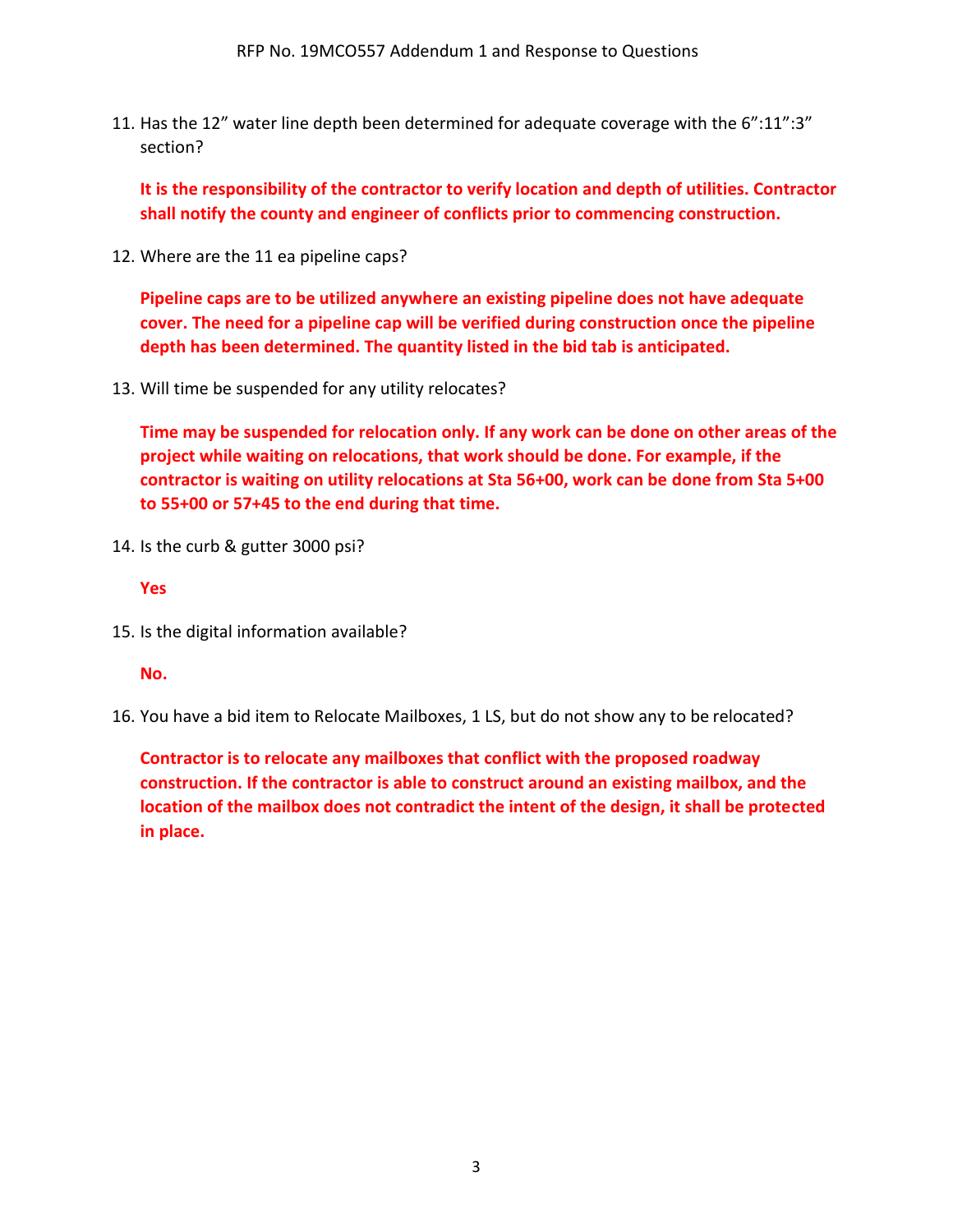# Reconstruction of South Fairgrounds Road

|                 | Roadway Improvements to Serve Midland County            | Quantity     | Unit | Unit Price | Total |
|-----------------|---------------------------------------------------------|--------------|------|------------|-------|
| <b>Base Bid</b> |                                                         |              |      |            |       |
| Item            | Description                                             |              |      |            |       |
| $\mathbf{1}$    | Preparation of R.O.W. (60' ROW)                         | 86           | Sta. |            |       |
| $\overline{2}$  | <b>Relocate Mailboxes</b>                               | $\mathbf{1}$ | L.S. |            |       |
| 3               | Remove Concrete Curb or Curb and Gutter                 | 183          | L.F. |            |       |
| 4               | Remove Concrete Pavement (full depth)                   | 1,079        | S.Y. |            |       |
| 5               | Sawcut Existing Asphalt (full depth)                    | 483          | L.F. |            |       |
| 6               | Asphalt Excavation - 1.5 inch depth (average)           | 1,464        | C.Y. |            |       |
| $\overline{7}$  | Asphalt Haul Off                                        | 1,464        | C.Y. |            |       |
| 8               | Earthwork                                               | 22,677       | C.Y. |            |       |
| 9               | Haul Off                                                | 22,677       | C.Y. |            |       |
| 10              | Subgrade Preparation                                    | 39,226       | S.Y. |            |       |
| 11              | Prime Coat                                              | 9,485        | Gal. |            |       |
| 12              | Flexible Base (Roadway and Driveways)                   | 10,674       | C.Y. |            |       |
| 13              | HMA Pavement - 3" thickness - Type D                    | 5,454        | Ton  |            |       |
| 14              | Concrete Pavement at Intersections                      | 1,810        | S.Y. |            |       |
| 15              | 6" Concrete Driveways                                   | 928          | S.Y. |            |       |
| 16              | 6" Concrete Curb and Gutter                             | 180          | L.F. |            |       |
| 17              | Concrete Pads for Exist. Water Valves                   | 6            | Ea.  |            |       |
| 18              | Concrete Pads for Exist. Sanitary Sewer Manhole         | $\mathbf{1}$ | Ea.  |            |       |
| 19              | 60'x5' Pipeline Cap                                     | 11           | Ea.  |            |       |
| 20              | Reflective Marking (Type 1) 4" Double Yellow<br>Striped | 85           | Sta. |            |       |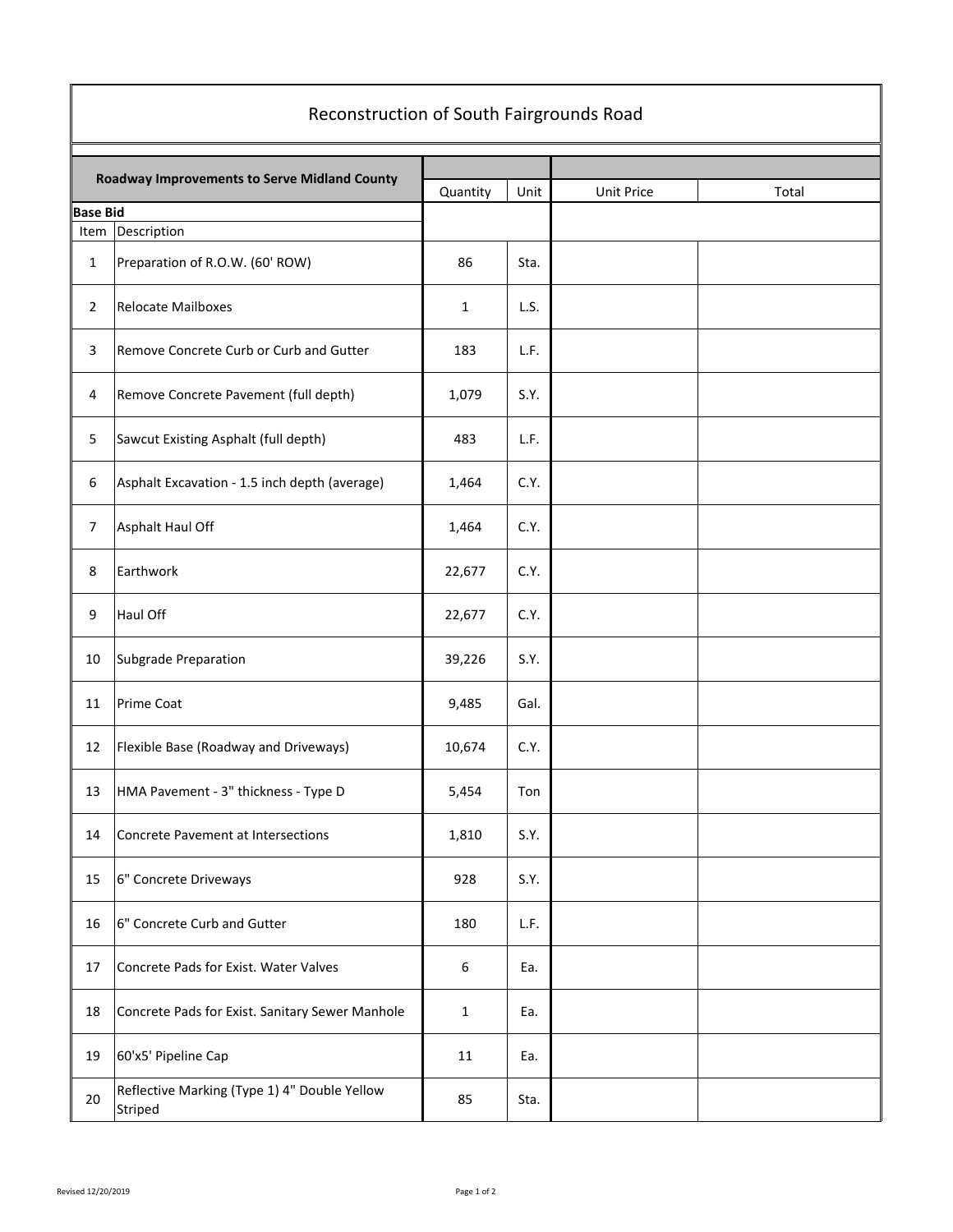|                 | Reconstruction of South Fairgrounds Road                |                       |       |  |  |
|-----------------|---------------------------------------------------------|-----------------------|-------|--|--|
|                 | <b>Roadway Improvements to Serve Midland County</b>     | Unit Price            | Total |  |  |
| <b>Base Bid</b> |                                                         | Quantity              | Unit  |  |  |
| Item            | Description                                             |                       |       |  |  |
| 21              | Reflective Marking (Type 1) 4" Broken Yellow<br>Striped | $\overline{2}$        | Sta.  |  |  |
| 22              | Reflective Marking (Type 1) 4" White Striped            | 4                     | Sta.  |  |  |
| 23              | 18" Stop Bar Pavement Marking                           | 40                    | L.F.  |  |  |
| 24              | Surface Preparation for Pavement Marking                | 91                    | Sta.  |  |  |
| 25              | IN SM RD SN SUP&AM TY10BWG(1) SA (P)                    | 9                     | Ea.   |  |  |
| 26              | Aluminum Signs                                          | 61                    | S.F.  |  |  |
| 27              | <b>Erosion Control</b>                                  | $\mathbf{1}$          | LS    |  |  |
| 28              | <b>Traffic Control</b>                                  | $\mathbf{1}$          | LS    |  |  |
| 29              | Mobilization                                            | 1                     | LS.   |  |  |
|                 |                                                         | <b>TOTAL BASE BID</b> |       |  |  |
|                 | <b>CONSTRUCTION START DATE</b>                          |                       |       |  |  |
|                 | <b>TOTAL CALENDAR DAYS</b>                              |                       |       |  |  |

#### Revised 12/20/2019 Page 2 of 2